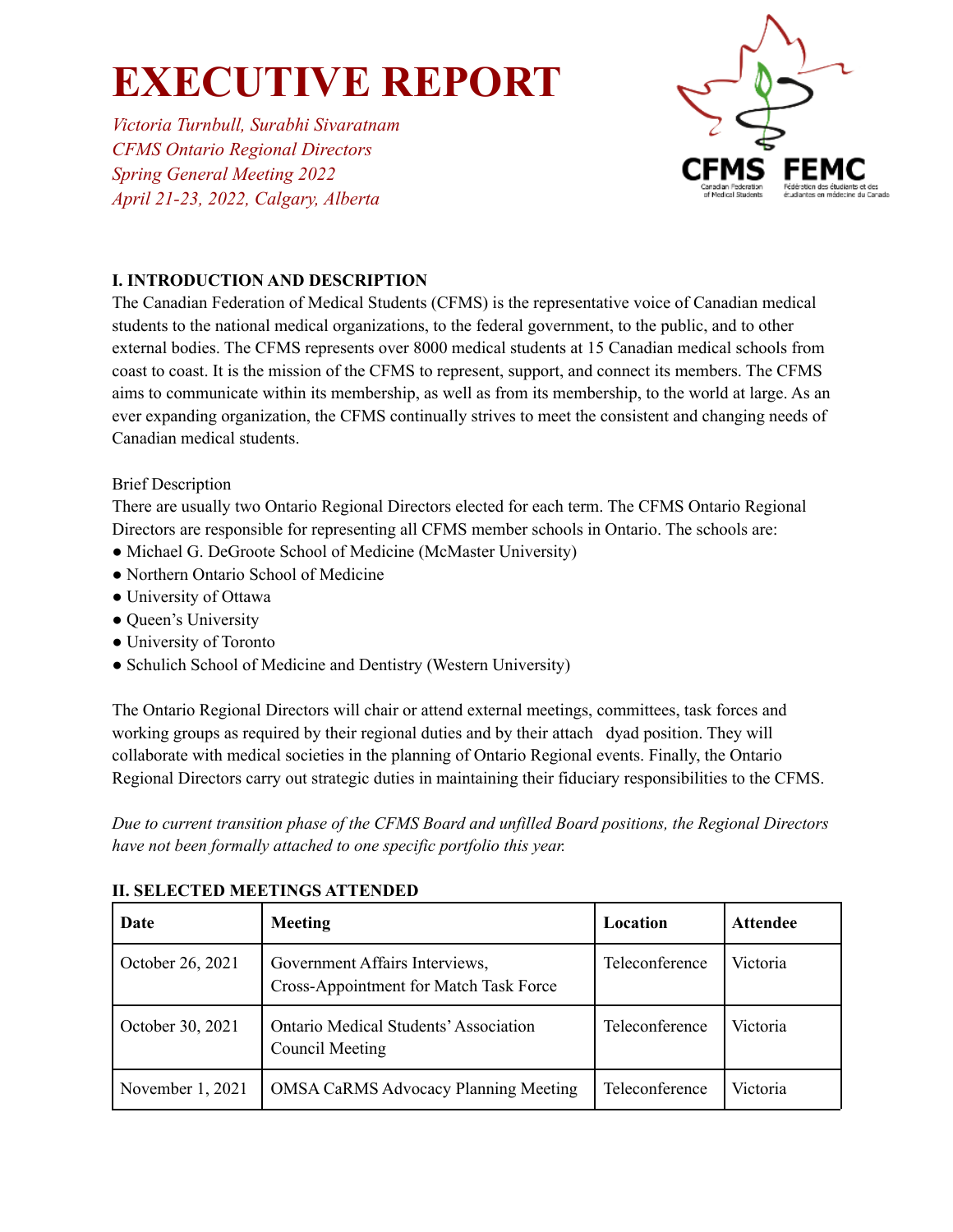*Victoria Turnbull, Surabhi Sivaratnam CFMS Ontario Regional Directors Spring General Meeting 2022 April 21-23, 2022, Calgary, Alberta*



| November 4, 2021     | Education Portfolio Organization; Western<br>Regional Directors & ORD                  | Teleconference | Victoria |
|----------------------|----------------------------------------------------------------------------------------|----------------|----------|
| November 12,<br>2021 | <b>AFMC Residency Match Committee Meeting</b>                                          | Teleconference | Victoria |
| November 18,<br>2021 | Royal College Regional Advisory Committee<br>Meeting, Region 3                         | Teleconference | Victoria |
| November 24,<br>2021 | Matchbook File Meeting                                                                 | Teleconference | Victoria |
| November 25,<br>2021 | <b>CaRMS Application Review Committee</b><br>Meeting                                   | Teleconference | Victoria |
| December 16,<br>2021 | OMSA x CFMS Match Advocacy Partnership<br>Meeting                                      | Teleconference | Victoria |
| January 3, 2022      | WRD x ORD Education Portfolio Review<br>(Absence of Ed Director)                       | Teleconference | Victoria |
| January 5, 2022      | CFMS Communications x Education<br><b>Planning Meeting</b>                             | Teleconference | Victoria |
| January 8, 2022      | <b>OMSA Council Meeting</b>                                                            | Teleconference | Victoria |
| January 8, 2022      | Meeting with Former Education Director to<br><b>Transition Portfolio</b>               | Teleconference | Victoria |
| January 13, 2022     | Meeting with Communications liaison for<br>Education social media strategy & resources | Teleconference | Victoria |
| January 15, 2022     | PTMA Meeting                                                                           | Teleconference | Victoria |
| January 16, 2022     | <b>CFMS Board Meeting</b>                                                              | Teleconference | Victoria |
| February 1, 2022     | <b>OMSA x CFMS uCMG Advocacy Planning</b><br>Meeting                                   | Teleconference | Victoria |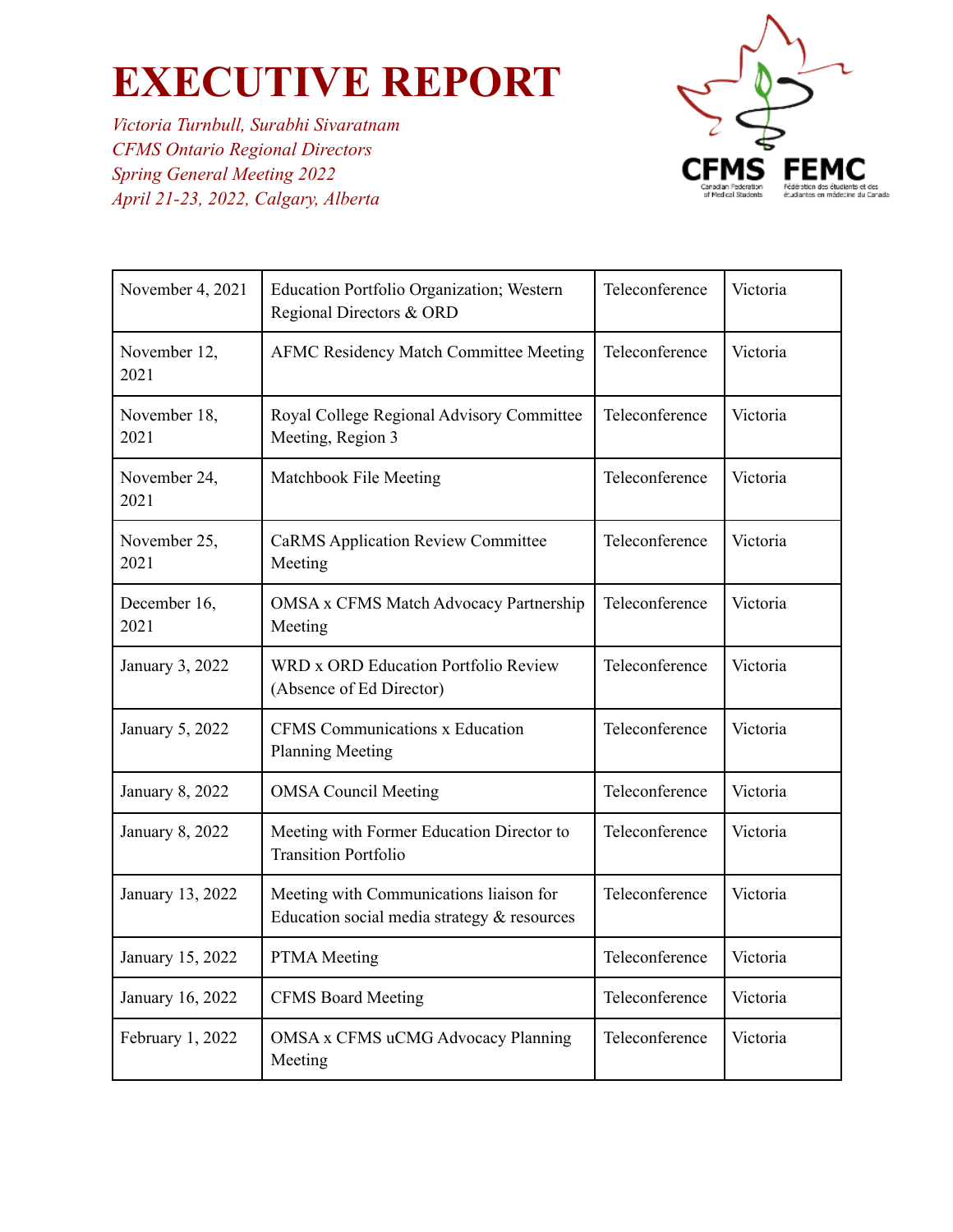*Victoria Turnbull, Surabhi Sivaratnam CFMS Ontario Regional Directors Spring General Meeting 2022 April 21-23, 2022, Calgary, Alberta*



| February 5, 2022  | ORD onboarding                                                                    | Teleconference | Victoria &<br>Surabhi |
|-------------------|-----------------------------------------------------------------------------------|----------------|-----------------------|
| February 8, 2022  | <b>OMSA x CFMS uCMG Advocacy Strategy</b><br>Meeting                              | Teleconference | Victoria              |
| February 8, 2022  | <b>OMA Human Resources Committee Meeting,</b><br>Advocacy for uCMGs (OMSA x CFMS) | Teleconference | Victoria              |
| February 21, 2022 | <b>OMSA Match Resources Meeting</b>                                               | Teleconference | Victoria              |
| February 22, 2022 | <b>OMSA x ORD Review Meeting, OPRT</b><br>Planning                                | Teleconference | Victoria &<br>Surabhi |
| February 26, 2022 | <b>OMSA Council Meeting</b>                                                       | Teleconference | Victoria              |
| February 27, 2022 | <b>CFMS Board Meeting</b>                                                         | Teleconference | Victoria &<br>Surabhi |
| March 16, 2022    | Student Consult for Election - Interest in<br><b>ORD</b>                          | Teleconference | Victoria              |
| March 24, 2022    | <b>OMSA President Urgent Meeting</b>                                              | Teleconference | Victoria              |
| March 26, 2022    | <b>OMSA Council Meeting</b>                                                       | Teleconference | Victoria              |
| March 25-28, 2022 | <b>CFMS Board Meeting</b>                                                         | Ottawa         | Victoria &<br>Surabhi |
| March 28, 2022    | Global Health Liaison National Meeting                                            | Teleconference | Surabhi               |
| March 29, 2022    | Global Health National Officer Meeting                                            | Teleconference | Surabhi               |
| March 31, 2022    | <b>ORD</b> Meeting                                                                | Teleconference | Victoria &<br>Surabhi |
| March 31, 2022    | OMSA x ORD PGME and UGME Additional<br><b>Spots Meeting</b>                       | Teleconference | Victoria &<br>Surabhi |
| April 2, 2022     | Global Health National Officer                                                    | Teleconference | Surabhi               |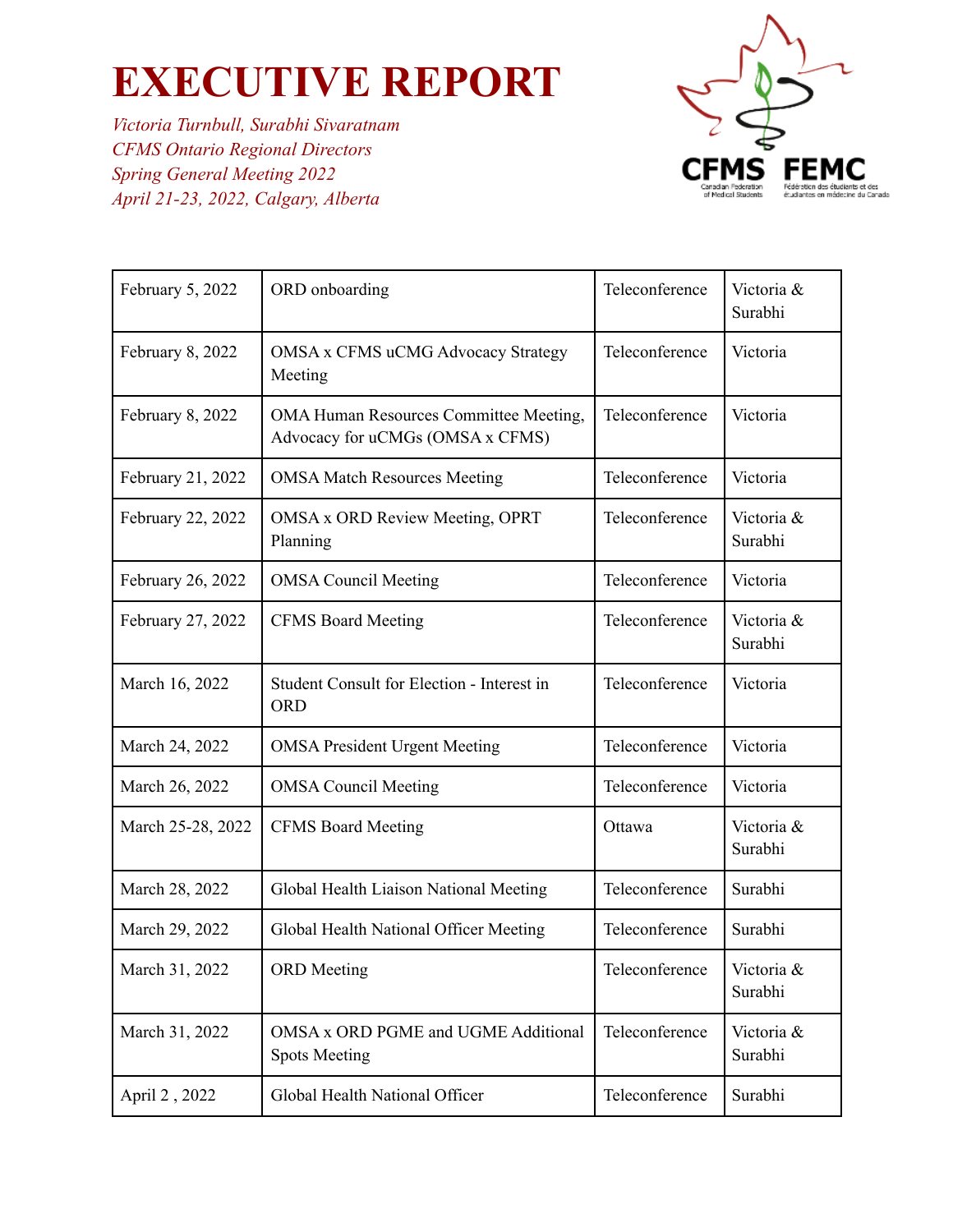*Victoria Turnbull, Surabhi Sivaratnam CFMS Ontario Regional Directors Spring General Meeting 2022 April 21-23, 2022, Calgary, Alberta*



|               | Re-invisionment Meeting                              |                |         |
|---------------|------------------------------------------------------|----------------|---------|
| April 2, 2022 | Government Affairs Day of Action Planning<br>Meeting | Teleconference | Surabhi |

### **III. ACTIVITIES OF THE ONTARIO REGIONAL DIRECTOR**

#### **1. Ontario Medical Students'Association (OMSA)**

- 1. The Ontario Regional Director represents the CFMS to the OMSA, acting as the communication between the two organizations for all CFMS portfolio members
- 2. OMSA Meetings serve as an opportunity for the two organizations to understand activities and supports in which they overlap and to deliver resources more effectively to students
- 3. The Ontario Regional Directors supported the OMSA's Wellness Weekend initiative with their local initiative budget
- 4. Regarding recent announcements by the Ontario Government's Ministry of Health and Long Term Care of both UGME and PGME positions, the ORDs in partnership with OMSA continue to advocate for the interest of improved learner support. Existing learners have voiced capacity concerns and we continue to advocate for solutions and voicing challenges of adding additional UGME learners.

#### **2. Ontario Presidents' Roundtable (OPRT)**

- a. The OPRT was initially borne out of the COVID-19 pandemic, offering a space for medical student presidents to communicate changes at their individual schools and learn about advocacy initiatives at other schools
- b. In partnership with the OMSA, the ORDs surveyed Ontario Medical Student Society Presidents regarding their interest in OPRT
- c. The Presidents indicated a strong desire for return of the OPRT
- d. In partnership with OMSA, the OPRT Terms of Reference were drafted and approved
- e. The OPRT is housed within OMSA as OMSA represents this group, but is chaired by the ORDs to allow for strong communication and cross-collaboration

#### **3. Royal College Regional Advisory Committee for Ontario (Region 3)**

- a. The RAC for Region 3 met in the Fall, the ORD represented the position that the Royal College could improve visibility of specialists who have previously gone unmatched to help in reducing the stigma associated with that position
- b. Discussed improving engagement of medical students with the Royal College have since helped in distributing and advertising the Royal College's Specialty Cafe Podcast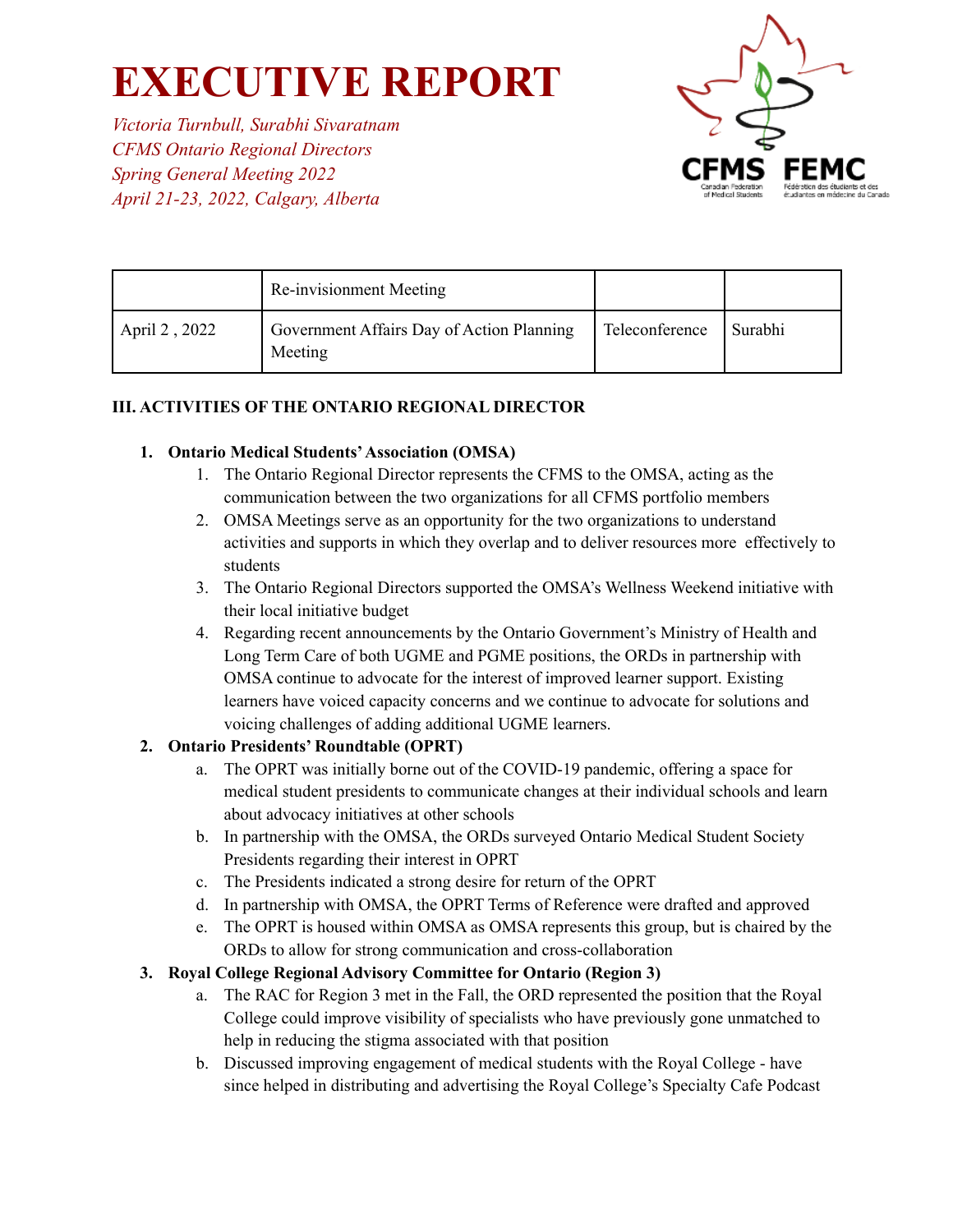*Victoria Turnbull, Surabhi Sivaratnam CFMS Ontario Regional Directors Spring General Meeting 2022 April 21-23, 2022, Calgary, Alberta*



### 4. **Ontario Medical School Progress Update**

a. The Ontario Regional Directors provide an update and are reciprocally updated by member schools at the OMSA Council Meetings

### **IV. ACTIVITIES RELATED TO THE ROLE OF ATTACHE OR OTHER BOARD ROLES**

### **1. Education Portfolio**

- a. In collaboration with the Western Regional Directors, overseeing the Education Portfolio following the resignation of the elected Director of Education Neha Malhotra
- b. Appointed to Interim Director of Education to stabilize the re-structuring and transition of the Education Portfolio (please see separate Board Report)
- c. In partnership with the OMSA, the ORD presented to the OMA's Human Resources Committee to advocate for increasing PGME positions in the province. 295 new PGME positions have since been announced. We continue to partner with the OMSA to learn the distribution of positions in terms of specialties and maintain accountability of the Ministry of Health and Longterm Care in delivering these positions appropriately

### **2. Global Health Portfolio**

- a. Supporting re-invisioning roles of the global health National Officers, Liasions and Local Officer through an anti-oppressive lens
- b. Outlining communication channels and guidelines for learner-led advocacy iniatives
- c. Supporting the restructuring of National Officer roles, specifically outlining number of

### **3. Student Affairs Portfolio**

a. Helping interview candidates for National Officer of Services

### **4. Government Affairs Portfolio**

- a. We continue to partner with the GA Portfolio for cross-appointment and collaboration on the Match Task Force
- b. As part of cross-collaboration with GA, the cross-appointed Political Advocacy Lead collaborated on uCMG advocacy with OMSA and ORD
- c. Supporting the Director of Government Affairs in preparing logistics for the National Day of Action

### **5. Calls to action**

- a. Established the CaRMS Self Identification Questionnaire to collect data on minority applicant results in the Match, and continue to advertise and distribute this to students
- b. Collaborating with GH portfolio to identify ways in which the roles of National Officers, Liasions and Local Officers can be re-invisioned utilizing anti-oppressive lens
- c. Continuing to work with Portfolio Directors to ensure Board Meetings and communications are a safe space for fellow Directors to put forward new and innovative